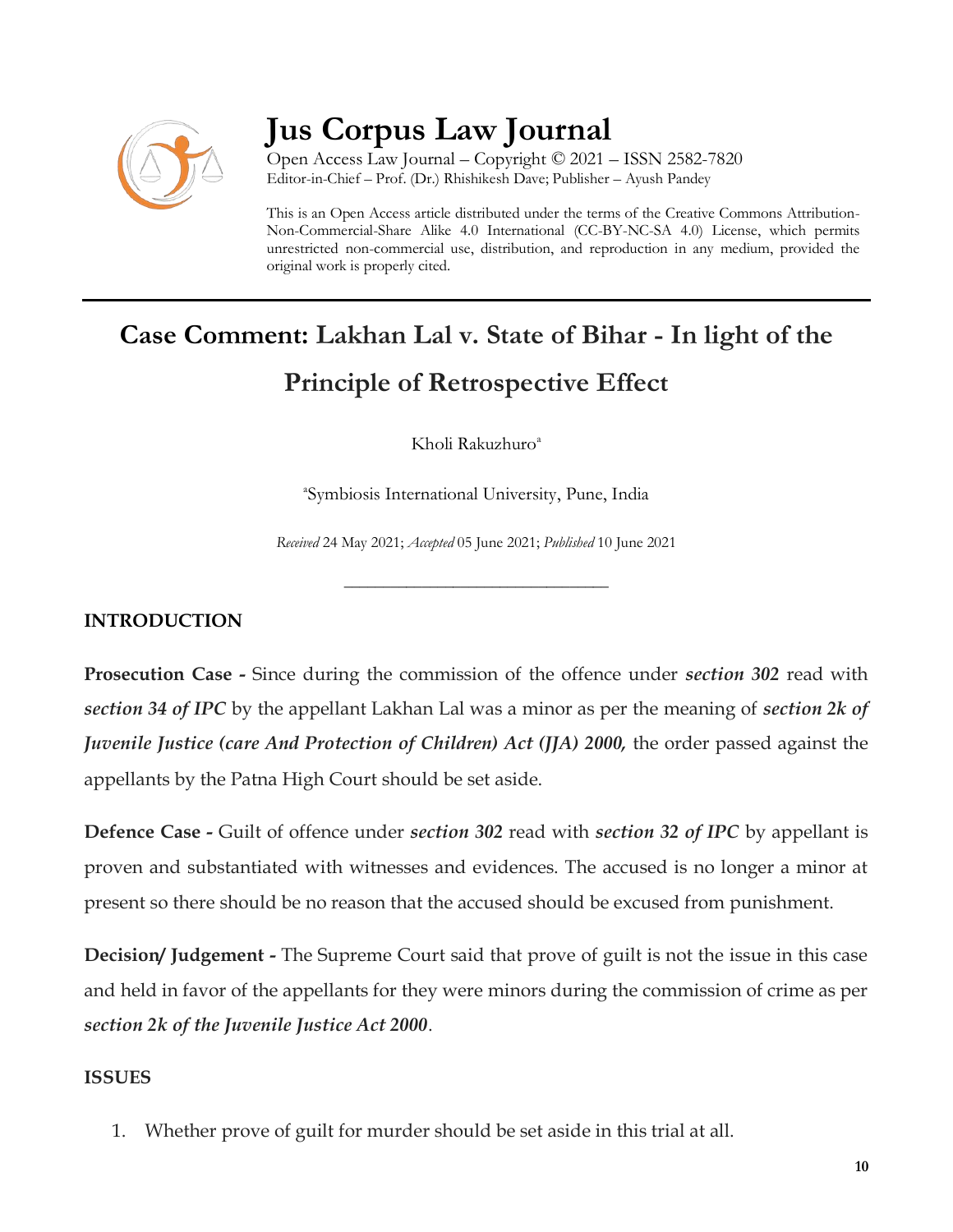- 2. According to *JJA 1986 and Bihar Children Act 1982*, the appellant was a major during the commission of the crime, can the *JJA 2000* overpower these acts.
- 3. Applicability of current age for determining and granting of punishment.

### **INDIAN RULES/ACTS**

*Indian Penal Code (1860) -* Section 302, Section 34.

*Juvenile Justice (care And Protection Of Children) Act (2000)* - Section 15 , Section 2 , Section 2(1) , Section 2(k) , Section 20 , Section 49 , Section 7A, Section 63.

*Juvenile Justice (care And Protection Of Children) Act (2007)-* Rule12 and Rule 98.

**Other Indian Rules/Acts referred:** The Probation Act 1958, JJA 1986 and Bihar Children Act 1982.

**Indian Cases Referred:** Dharambir vs State (NCT of Delhi) and Anr., Pratap Singh vs State of Jharkhand and Anr., Hari Ram vs State of Rajasthan and Anr., Umesh Singh and Anr. vs State of Bihar, Bhola Bhagat vs State of Bihar , Gopinath Ghosh vs State of West Bengal and Bhoop Ram vs State of U.P.

**International Cases:** Saqlain vs State and Ors(Pakistan), Miller vs Alabama(United States).

**International Rules/Statutes:** Juvenile Justice System Ordinance 2000 (Pakistan), Eighth Constitutional Amendment 1791 (United States).

#### **ANALYSIS**

 $\overline{\phantom{a}}$ 

The current appeal totally disregards the judgment of the previous court, where the accused were confirmed conviction for the offence under *section 302<sup>1</sup>* read with *section 34<sup>2</sup>* of IPC.

However, in the present judgment, the issue arises of if it is justified to totally disregard the fact that a heinous crime was committed, the order totally set aside the proven guilt which is the

<sup>1</sup> Indian Penal Code 1860, s 302

<sup>2</sup> Indian Penal Code 1860, s 34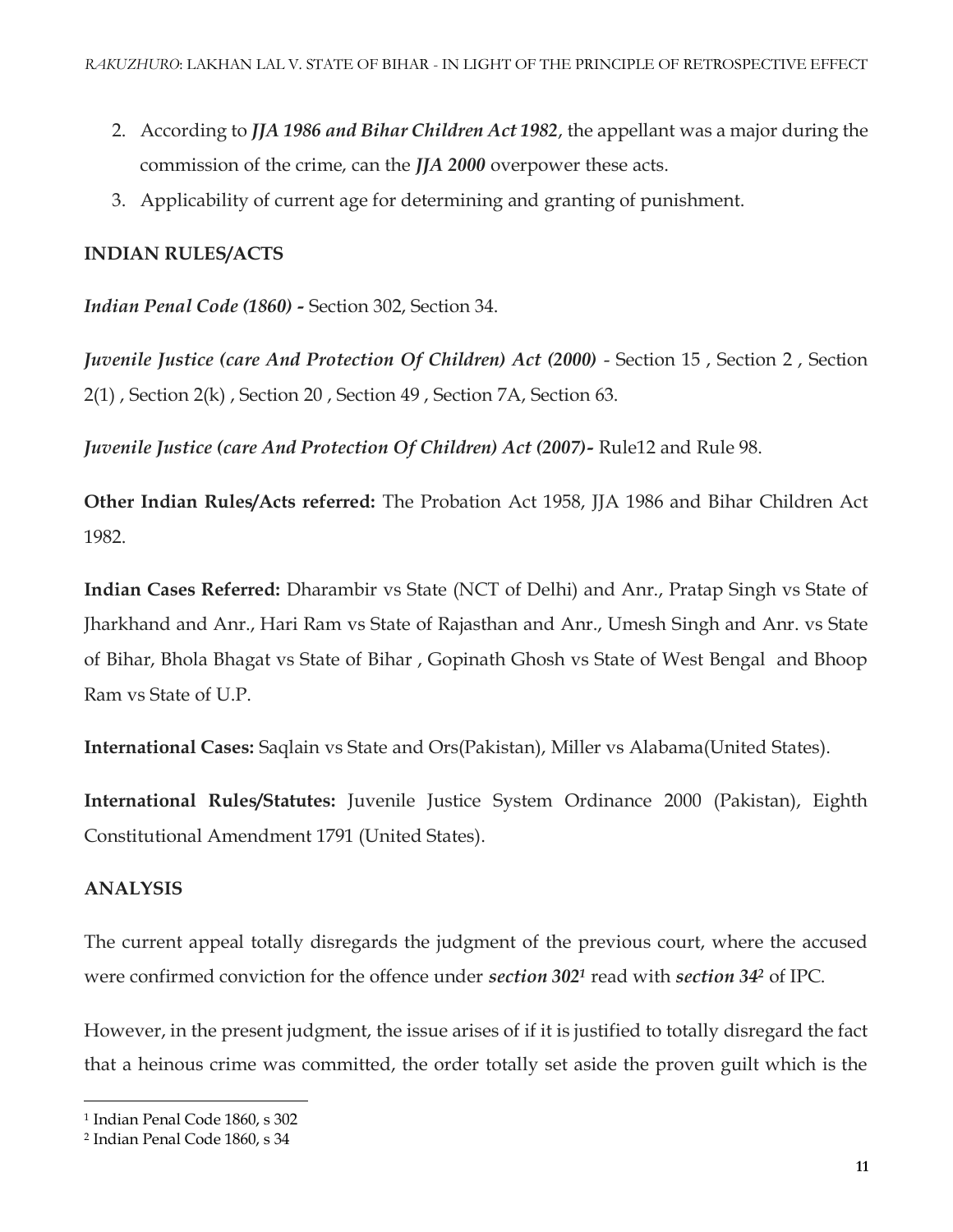cause of the trial. This seems a little strange to me, Under the *Probation Act 1958*, adolescents between the age of 18 to 21 years are sent to reformative schools and given alternative punishments for small crimes but not for heinous crimes, it would have been lesser strange if the cause of this trial was not that of a murder offence. According to *JJA 1986 and Bihar Children Act 1982* a minor is a person who is below the age of 16 for male child and 18 for a female child, this means that as per these statutes the accused were not minors when the crime was committed. However the appellant counsel put forth by saying that the offence was committed by the appellants when they were of age 16 years and 10 months and 16 years and 5 months as per the Bihar School Education Board and was a minor as per *section 2k<sup>3</sup> of JJA 2000*, and hence his conviction for life imprisonment should be set aside. Here the principle of *'nonretrogression'* will apply where the *JJA 2000* shall supersede any other laws contrary, *section 20<sup>4</sup> of JJA 2000* states to provide appropriate punishments and take actions in pending and subsequent cases before the implementation of this act and if a juvenile is found guilty for offenses committed, then the course of actions will be carried out as per granted under this act. The same was highlighted in the case of *Dharambir vs State (NCT of Delhi) and Anr<sup>5</sup>* . Joint reading sections *2k,2(1<sup>6</sup> ), 7A<sup>7</sup> , 20, 49<sup>8</sup> of JJA 2000 with rules 12<sup>9</sup> and 98<sup>10</sup> of JJA 2007* states that any person below the age of 18 who has committed a crime prior and after commencement of the *JJA 2000* can claim juvenility even after they have the age of majority or is undergoing sentence<sup>11</sup>.

The next issue is to consider as to what punishment may be applicable for the offence committed under *section 302* read with *section 34 of IPC*, normally it will be a capital punishment or imprisonment for a lifetime but the fact that the offence was committed when minor. Sending the accused to the reformative schools and special homes under the JJA will definitely be not

 $\overline{\phantom{a}}$ 

<sup>3</sup> Juvenile Justice (care And Protection of Children) Act 2000, s 20

<sup>4</sup> *Ibid*

<sup>5</sup> *Dharambir v State (NCT of Delhi)* (2010) 5 SCC 344

 $6$  Justice Act (n 4), s 2(1)

<sup>7</sup> Justice Act (n 4), s 7a

<sup>8</sup> Justice Act (n 4) s 49

<sup>9</sup> Juvenile Justice (care And Protection of Children) Act 2007, rule 12

<sup>10</sup> *Ibid* rule 98

<sup>11</sup> *Hari Ram v State of Rajasthan* (2009) 13 SCC 211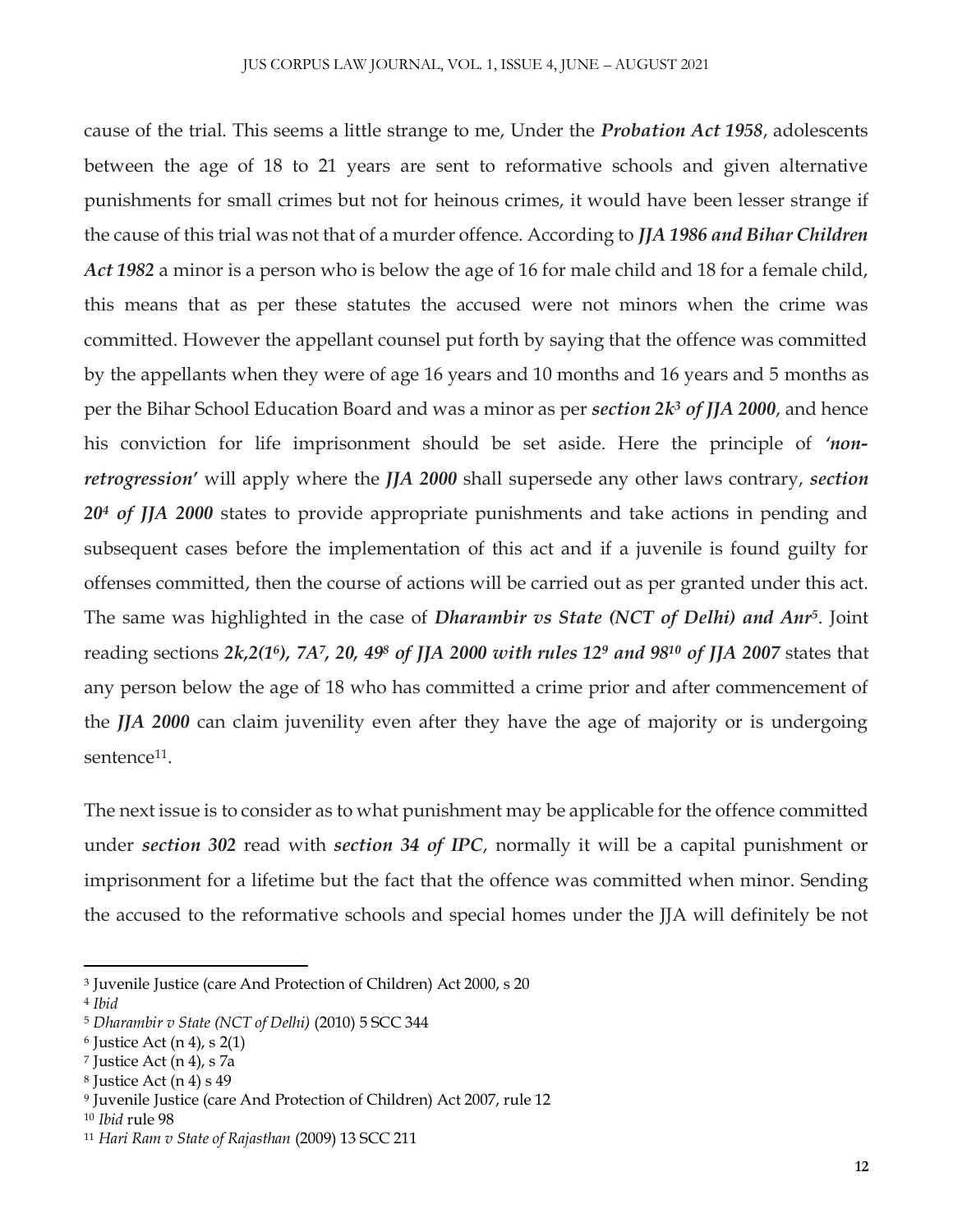suitable and applicable as they have cross the age of 40 years old now. But similarly sentencing the accused for life imprisonment will also be not considered fair as the act of offence was committed when they were minors. In the case of *Pratap Singh vs State of Jharkhand and Anr*, the court held that determination of whether a person is a minor or not is taken into consideration on the day the offence has been committed and not on the day the accused is produced before the court<sup>12</sup>. In such circumstances they can either be released or granted imprisonment for 3 years under *section 15<sup>13</sup> of JJA 2000*, which is the maximum period provided under this act. This section applies to cases where there is commission of heinous crimes like rape and murder in order to bring and give a sense of justice to the victims and the victim families by not providing the accused with complete immunity under the Act.

#### **COMPARATIVE ANALYSIS**

Juvenile Justice Laws and systems are almost the same in most countries, most countries follow the guidelines of *United Nations of Child Rights (UNCR).* India and Pakistan seems to have almost the same laws, in the case of *Saqlain vs. State and Ors*, the appellant, a minor was sentenced to imprisonment illegally for murder, the Lower courts did not take into consideration if the accused was a minor. In the Indian case, *Lakhan Lal vs State of Bihar*, this consideration aroused as to whether the courts considered if the accused were minors at all or not and if so sentencing proper punishments can be taken into consideration, a similar situation also aroused in the case of *Umesh Singh and Anr. vs State of Bihar*14. However, the court in this case relied on the decisions taken by the earlier courts in cases of *Bhola Bhagat vs State of Bihar*<sup>15</sup> , *Gopinath Ghosh vs State of West Bengal*<sup>16</sup> and *Bhoop Ram vs State of U.P*<sup>17</sup> to come to the consideration that all criminal charges against the accused need to be set aside for the crime was committed when under the age of 18 years. However, in this case the Supreme Court of Pakistan denied release and disregarded plea of juvenility and declared that this was an

 $\overline{a}$ 

<sup>12</sup> *Pratap Singh v State of Jharkhand* (2005) 3 SCC 551

<sup>13</sup> Justice Act (n 4), s 15

<sup>14</sup> *Umesh Singh v State of Bihar* 1984 Supp SCC 228

<sup>15</sup> *Bhola Bhagat v State of Bihar* (1997) 8 SCC 720

<sup>16</sup> *Singh* (n 15)

<sup>17</sup> *Bhoop Ram v State of Uttar Pradesh* (1989) 3 SCC 1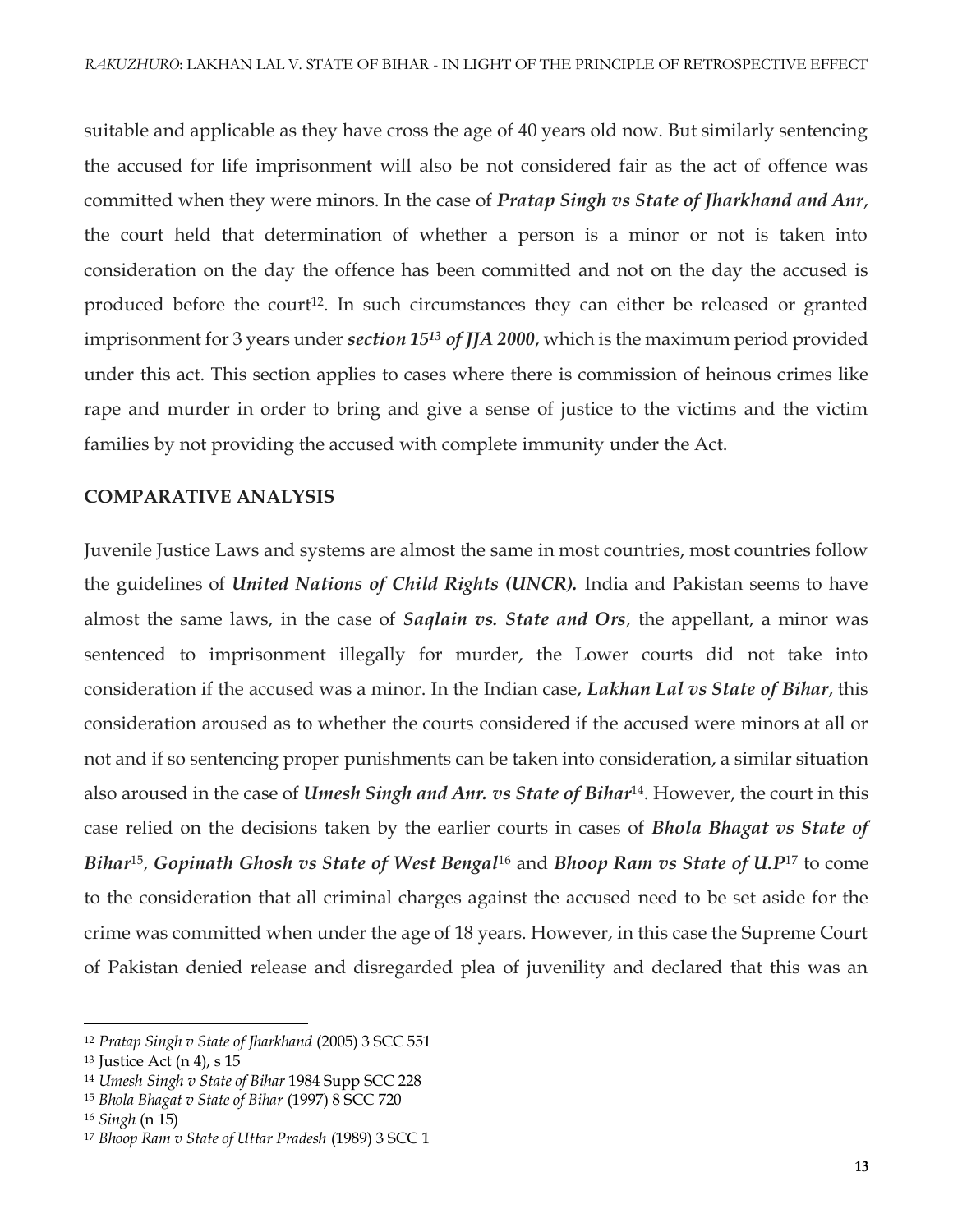afterthought as the school education document was obtained through corrupt means in order to enjoy benefits granted under the *Juvenile Justice System Ordinance (2000).* Around in the mid-90s there was a rapid up rise of cases of crimes committed by the juveniles in the US, this is why most US States have very rigid and aggressive Juvenile laws unlike in India how it is aimed to protect the juveniles. In the landmark case of *Miller vs Alabama*, the accused, a minor of 14 years old was sentence to imprisonment for murder without granting parole which was declared as unconstitutional by the Supreme Court of United States as per the *Eighth Amendment 1791, of the US Constitution<sup>18</sup>*. Hence, we can say that in India the Juvenile Laws are more liberal, this can be highlighted in this case (Lakhal Lal) where the accused were released, perhaps it may have not been the same in most US States.

### **CONCLUSION AND SUGGESTION**

Children are innocent, their minds are not matured fully and can be prone to being easily manipulated, and many children from the poorer societies are in Juvenile homes, where they have been threatened and coerced into doing the wrong and the unlawful activities or are manipulated with money and cash. Children with poor upbringings are mostly prone to such circumstances and in order to change and develop this issue the Juvenile Justice Act has been implemented which aims at protecting, reforming and rehabilitating children victims of such circumstances. The Juvenile care are categorized into two, one for children who are in conflict with law and the other who are in need of protection. However, there is a need to improve the system and shelter homes of these children. Many children in the Juvenile/observation homes suffer from depression and frustration, most want to escape these homes and damage properties, instead of getting rehabilitated they become more violent and careless. Hence, it becomes important to find out why these things are happening and why solutions are needed. I will now like to conclude by giving some suggestion and recommendations from an empirical approach:

To bring the Juvenile Law in more conformity with the UNCR.

 $\overline{\phantom{a}}$ 

<sup>18</sup> United States Constitution, Eighth Amendment (1791)